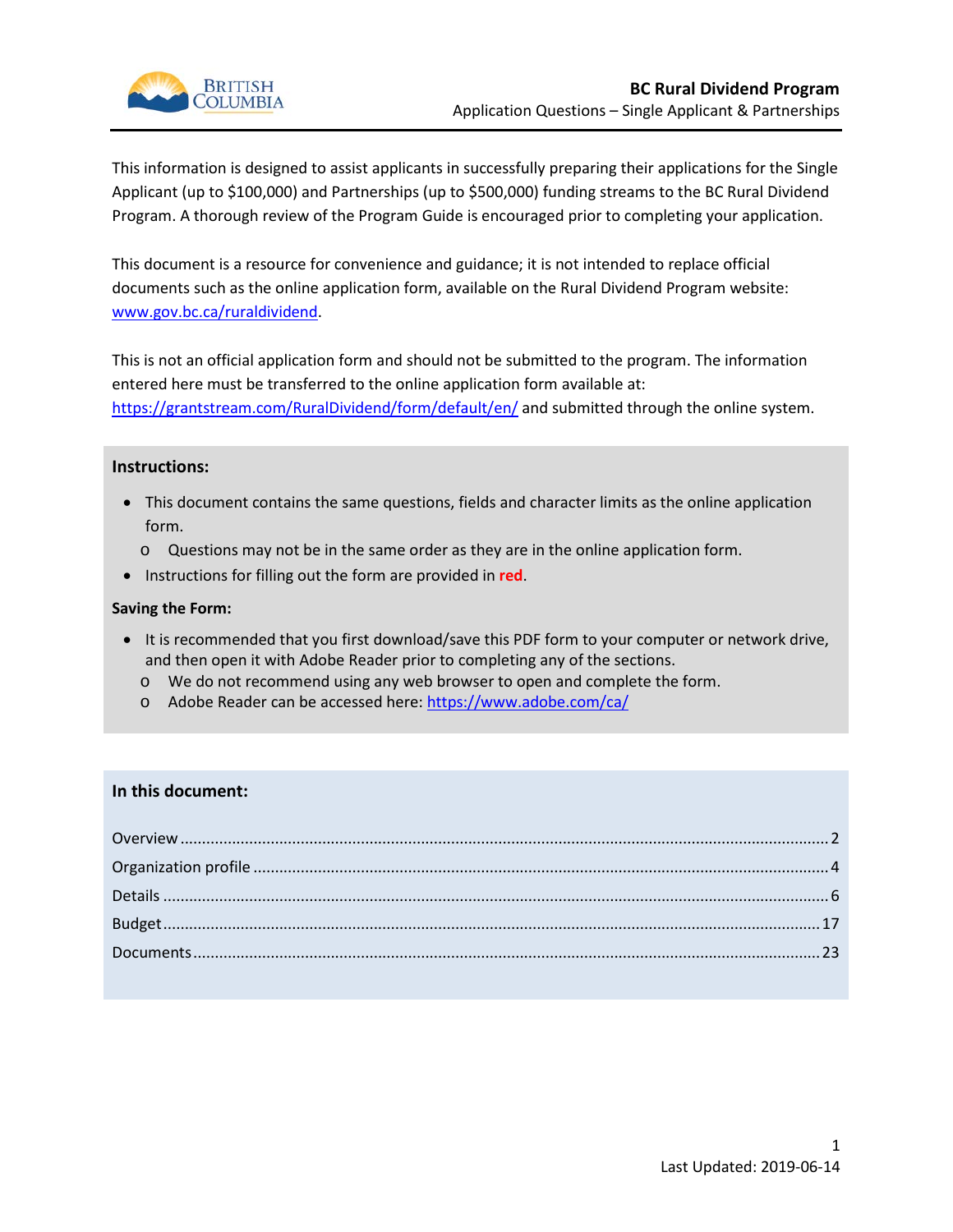

## **Overview**

Think about the direct activities related to your proposed project.

Direct activities are:

• Actions, steps or events that must be undertaken to complete the proposed project.

Examples of direct activities (this is not an exhaustive list):

- Providing training workshops for community members;
- Implementing recommendations from a completed business case for a tourism initiative;
- Building or upgrading destination trails.

Select the [BC Economic Development Region](https://www2.gov.bc.ca/gov/content/data/geographic-data-services/land-use/administrative-boundaries/census-boundaries) where the majority of the direct activities will take place:



Select the Regional District where the majority of the direct activities will take place:

## **Based on your selection above, a list of Regional Districts will appear.**

Provide the name(s) of the municipality(ies), reserves and/or electoral area(s) where the majority of the direct activities will take place:

*(Maximum length 200 characters)*

Think about the direct benefits of your proposed project.

Describe the geographic area that will directly benefit from your proposed project:

Direct benefits are:

• Positive change(s) that a specific community (or group of communities) experience as a direct result of actions or events undertaken in the implementation of the proposed project.

Examples of direct benefits (this is not an exhaustive list):

- Estimated number of training workshops provided and number of community members who receive training;
- Additional recreation tourism opportunities due to the planning and construction of destination trails in the community;
- Increased supports for local businesses through the implementation of a business attraction and retention project.

 $\mathfrak{p}$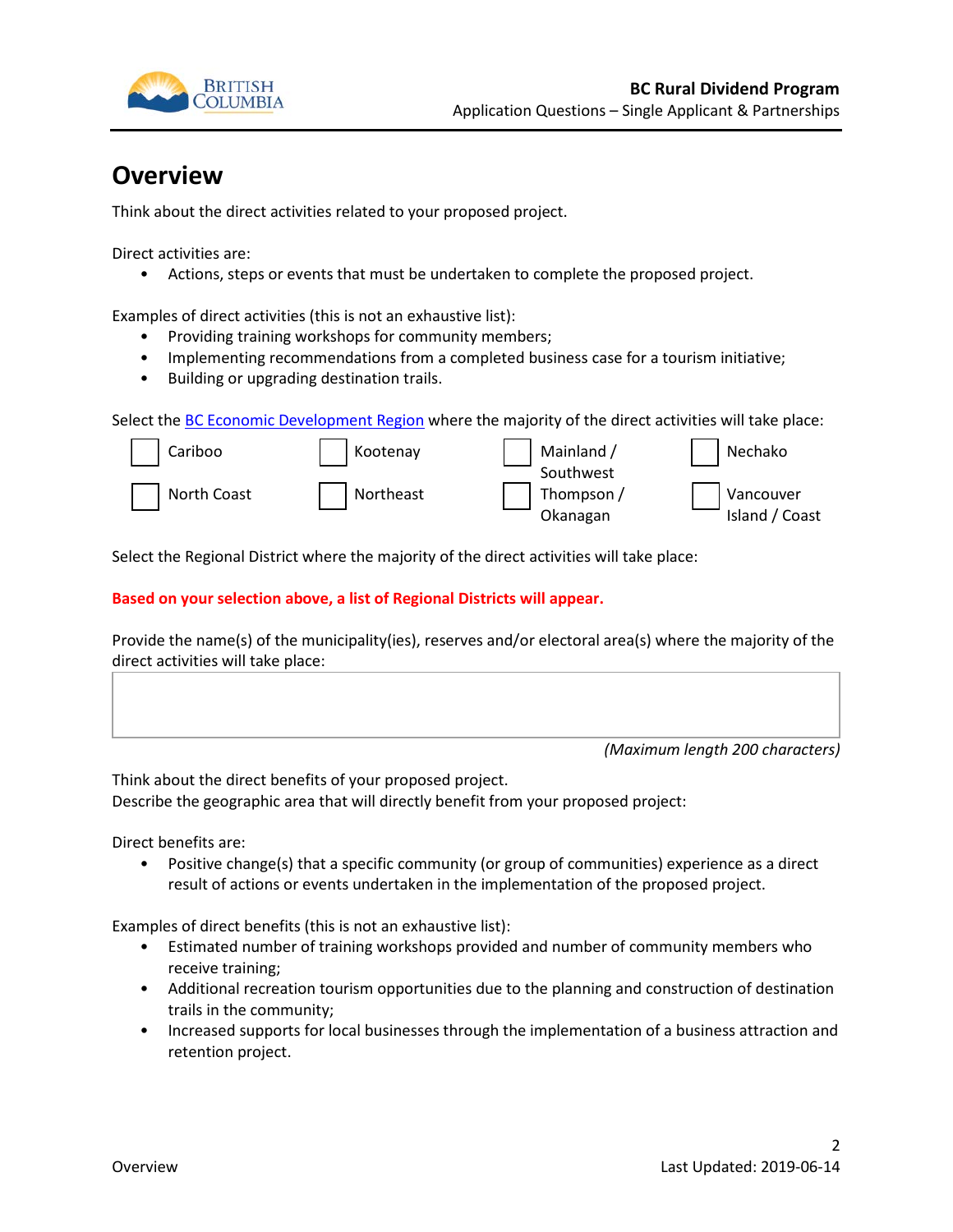

|                                                                                                                                  | (Maximum length 350 characters)                                       |
|----------------------------------------------------------------------------------------------------------------------------------|-----------------------------------------------------------------------|
| Which project funding stream are you applying for?                                                                               |                                                                       |
| Project Development<br>Single Applicant                                                                                          | Partnerships                                                          |
| Eligible Applicant Organization Type:                                                                                            |                                                                       |
| Local Government<br>Indigenous Communities<br>& Organizations                                                                    | Not-for-Profit<br>Organizations                                       |
| If you selected Indigenous Communities & Organizations please select one of the following:<br><b>First Nations band councils</b> | Indigenous Not-for-Profits or First Nations<br>Corporation            |
| Select the project category that best reflects the focus of your proposed project:                                               |                                                                       |
| Workforce<br>Community<br>Development<br>Economic<br>Capacity<br><b>Building</b>                                                 | Community and<br><b>Business Sector</b><br>Development<br>Development |
| Is your application for a Destination Trails project?<br>No<br>Yes                                                               |                                                                       |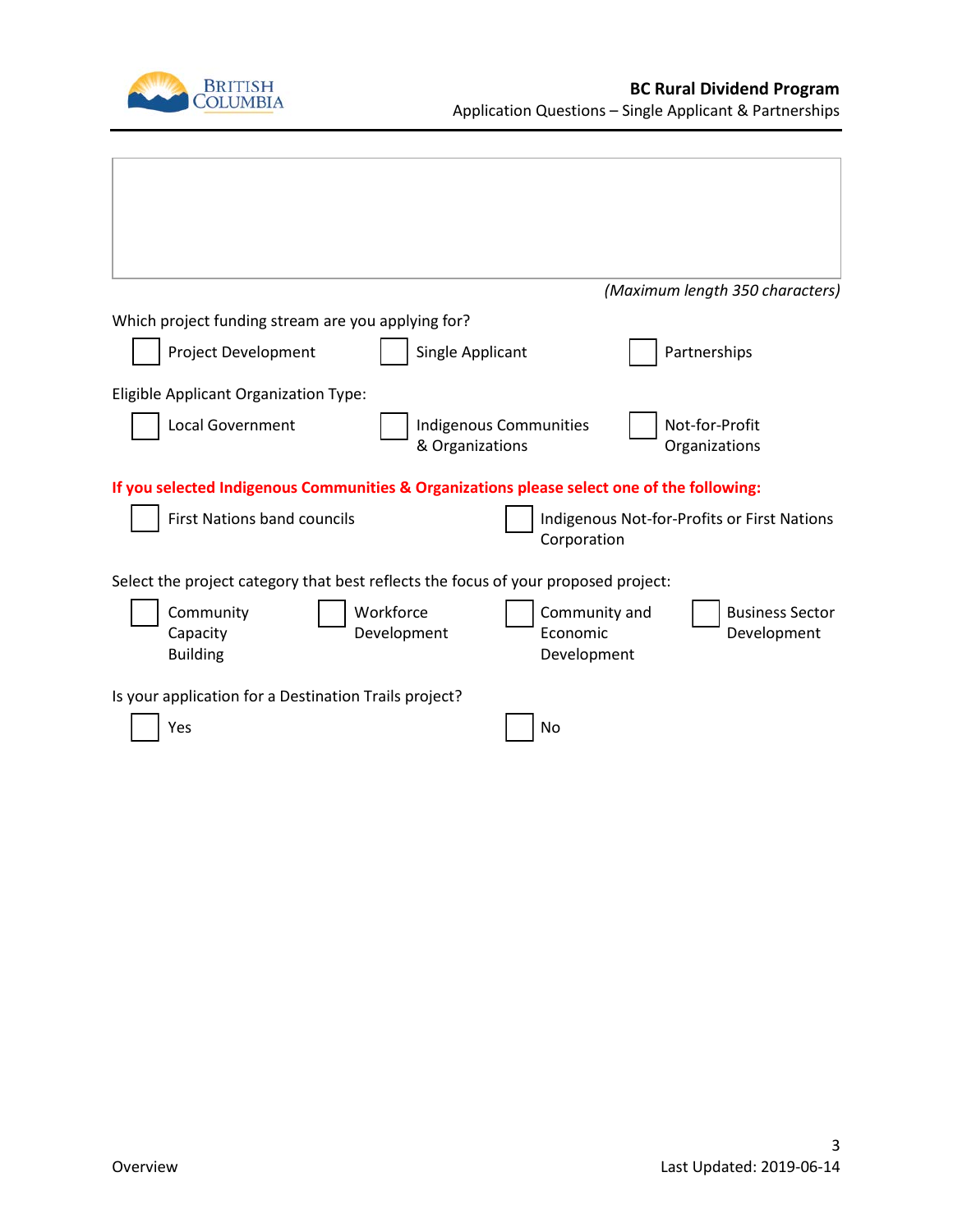<span id="page-3-0"></span>

# **Organization profile**

What is the legal name of the Applicant?

#### Enter the organization's registration number

Required for Indigenous and non-Indigenous not-for-profit organizations and First Nations corporations.

## **What is the mailing address of the applicant organization?**

| Address 1 |  |
|-----------|--|
|           |  |

Address line 2 (optional)

**City** 

Province Postal code

## **Contact information Who is the primary contact for the project?**

| First name                        |                          |
|-----------------------------------|--------------------------|
|                                   |                          |
| Last name                         |                          |
|                                   |                          |
| Title                             |                          |
|                                   |                          |
| Telephone number                  | Extension (if available) |
|                                   |                          |
| Mobile phone (if available)       |                          |
|                                   |                          |
| Email address (required)          |                          |
|                                   |                          |
| Please re-enter the email address |                          |
|                                   |                          |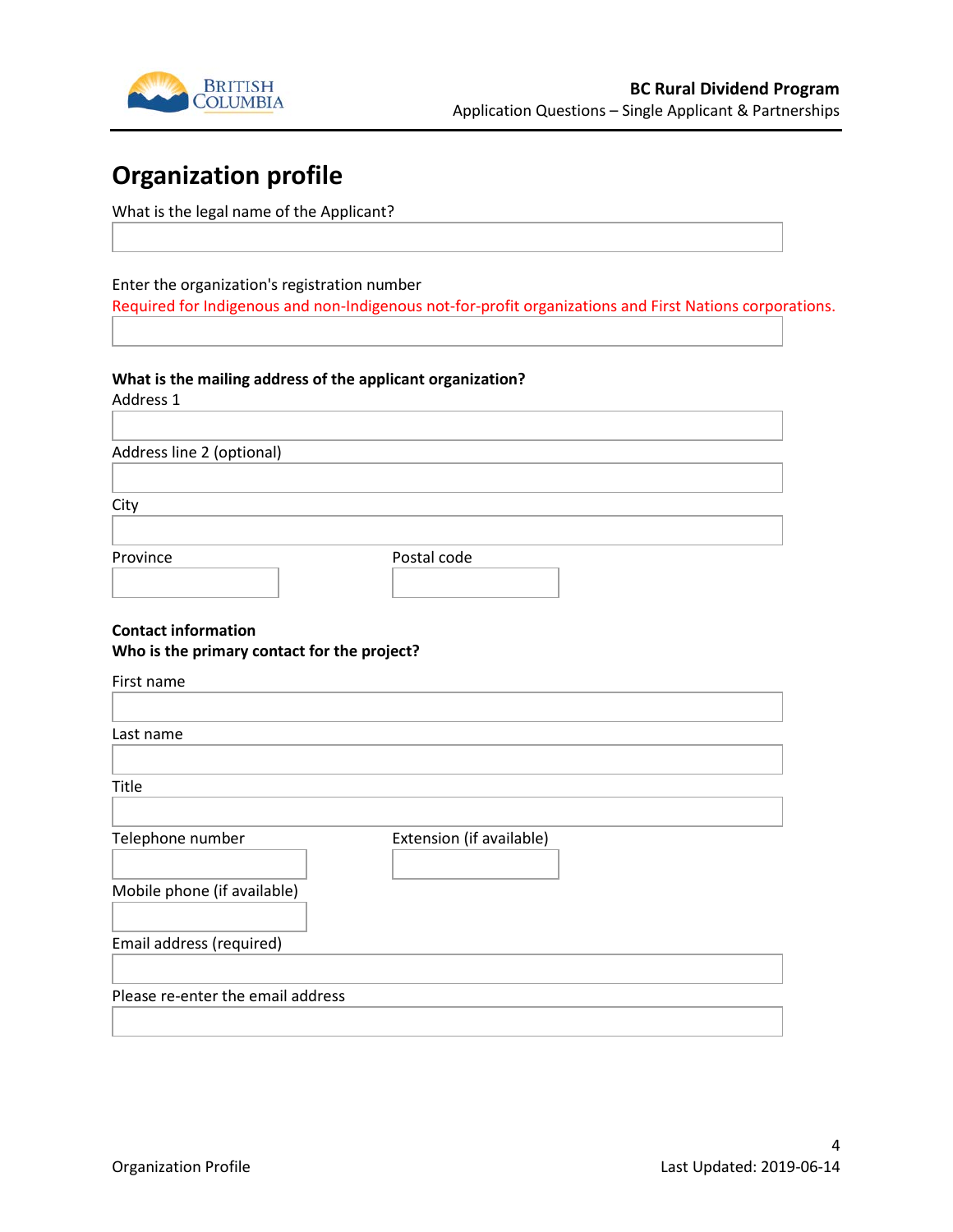

#### **Who is the signatory for the organization?**

| Extension (if available) |
|--------------------------|
|                          |
|                          |
|                          |
|                          |
|                          |
|                          |
|                          |
|                          |

Do you have any project partners working with you on your proposed project? *Please note that a minimum of one partner is required for the Partnership Grant*

*\*Please refer to the Program Guide- Section 6, Eligible Partners for additional information on partner eligibility.*



## **IF YOU SELECTED YES, PLEASE COMPLETE THE FOLLOWING TABLE:**

| Partner name | <b>Contact name</b> | <b>Contact phone</b> | <b>Contact email</b> |
|--------------|---------------------|----------------------|----------------------|
|              |                     |                      |                      |
|              |                     |                      |                      |
|              |                     |                      |                      |
|              |                     |                      |                      |
|              |                     |                      |                      |

#### **Important**

The online application form allows you to add multiple partners. This form has a maximum number of 5 partners. If your project has more than 5 partners, please list them in a separate document and add them when completing your online application.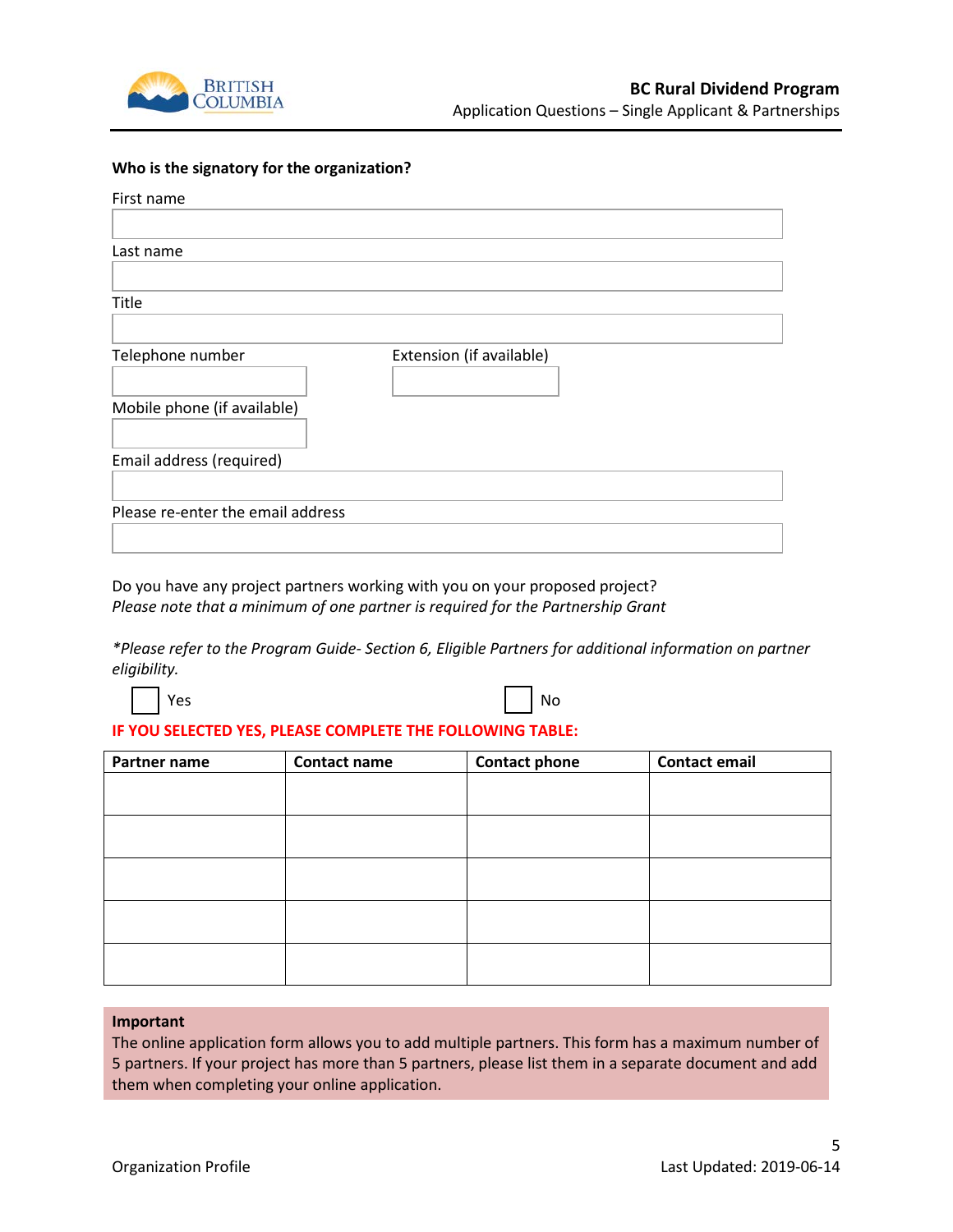<span id="page-5-0"></span>

# **Details**

Project Title

*(Maximum length 200 characters)*

In 2-3 sentences please describe your proposed project.

*(Maximum length 350 characters)*

Describe your proposed project:

Your description should include:

- What direct actions you are taking;

- Why (the rationale for the proposed project); and

- What you hope to accomplish (the anticipated outcomes).

*(Maximum length 2,500 characters)*

Applications for Destination Trails projects need to provide information as to how your proposed project relates to th[e Trails Strategy for British Columbia.](http://www.sitesandtrailsbc.ca/documents/Trail-Strategy-for-BC_V6_Nov2012.pdf) 

If this is a Destination Trails project, please provide a description of how the proposed project supports and is linked to the Trails Strategy for British Columbia.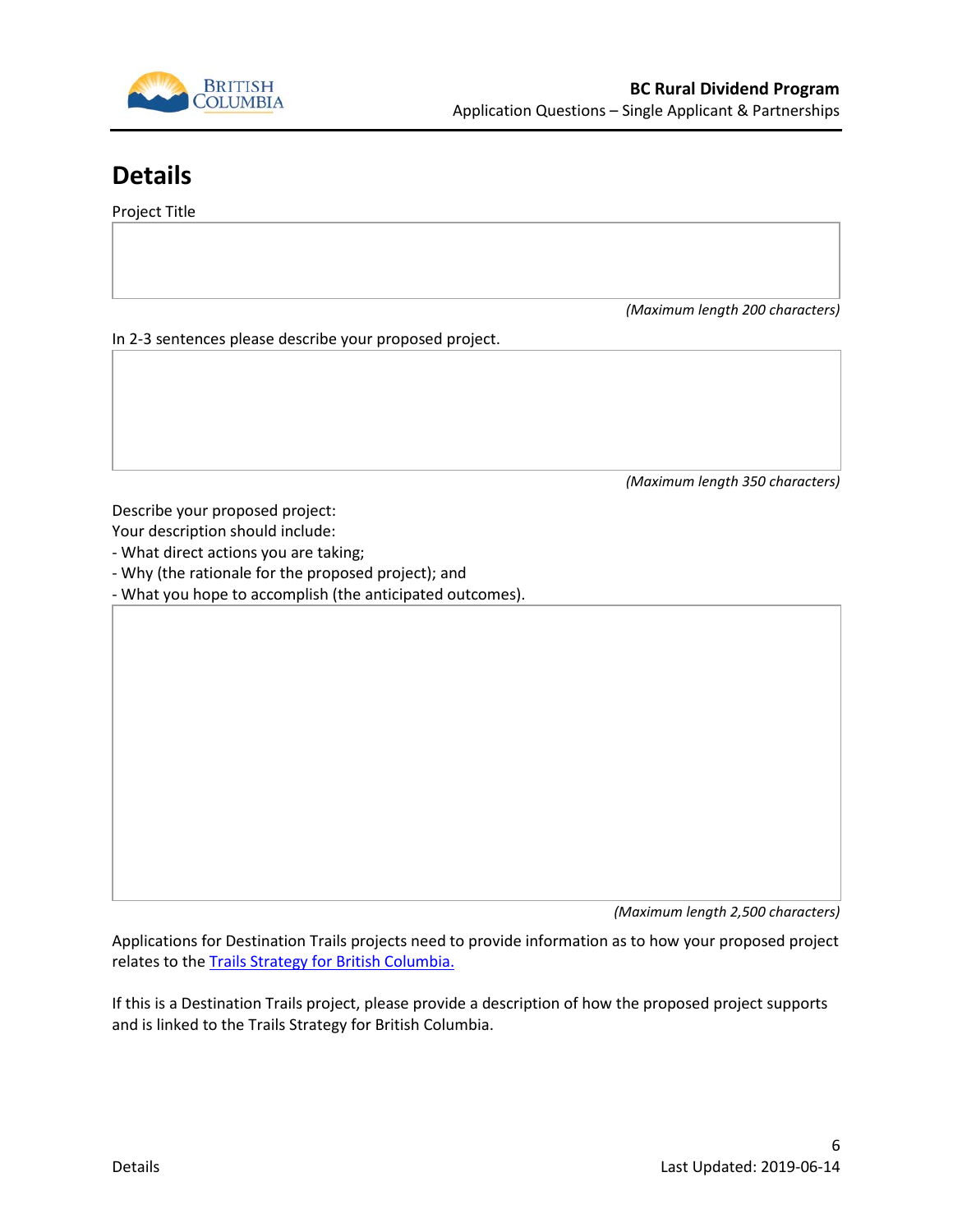

 *(Maximum length 2,000 characters)*

I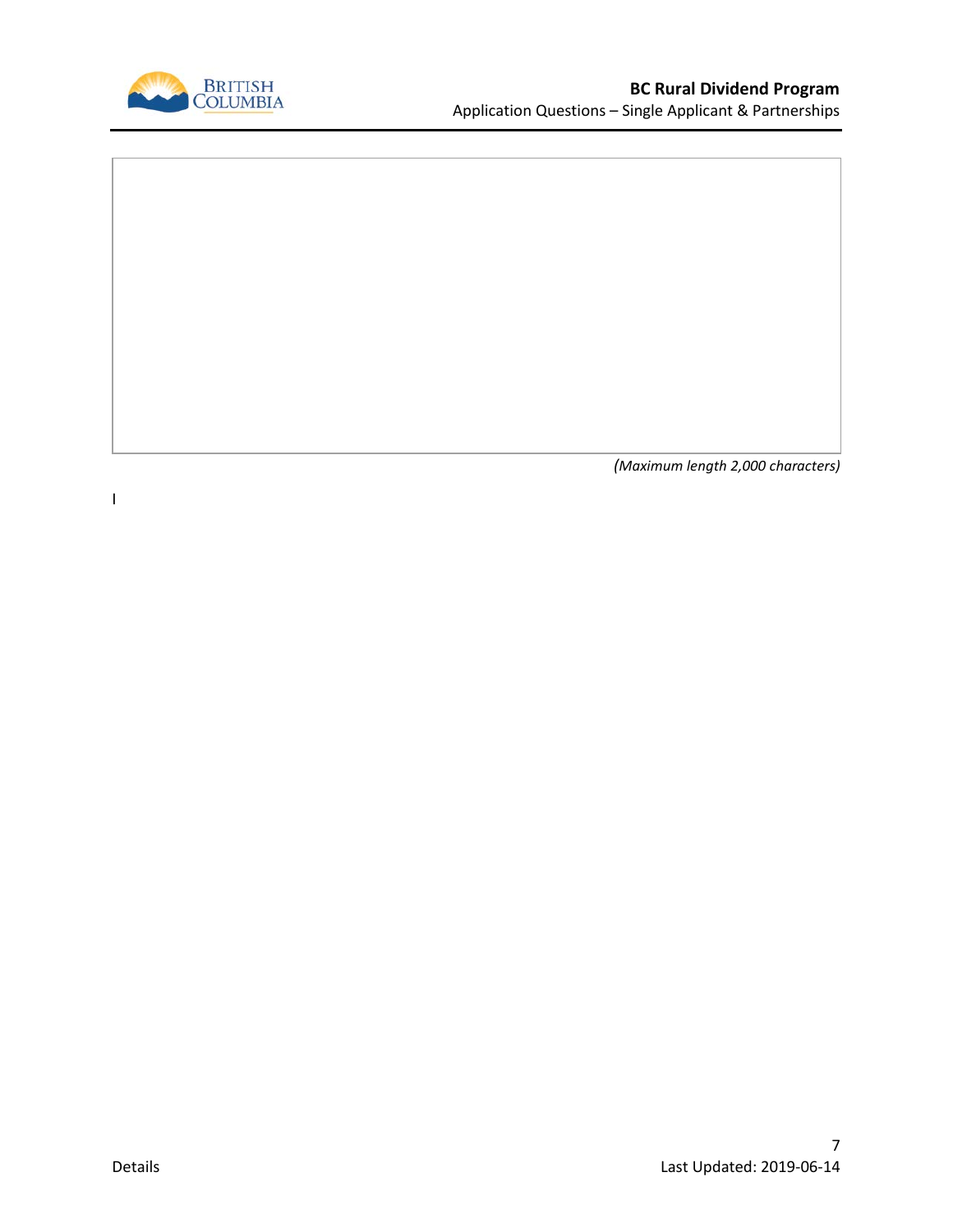

The following four questions relate to the objectives of the Rural Dividend Program.

If a stated objective is not relevant to your proposed project, please type "N/A" in the response box. Your application will not be penalized if your proposed project is not linked to every objective.

Where applicable, include any details related to the innovative aspects of your proposed project.

Objective 1): Increase community resilience and support economic development and diversification through enabling rural communities to implement their vision for long-term vibrancy, as well as prepare and respond to economic disruptions.

Describe how your proposed project will support economic diversification resulting in a more resilient community: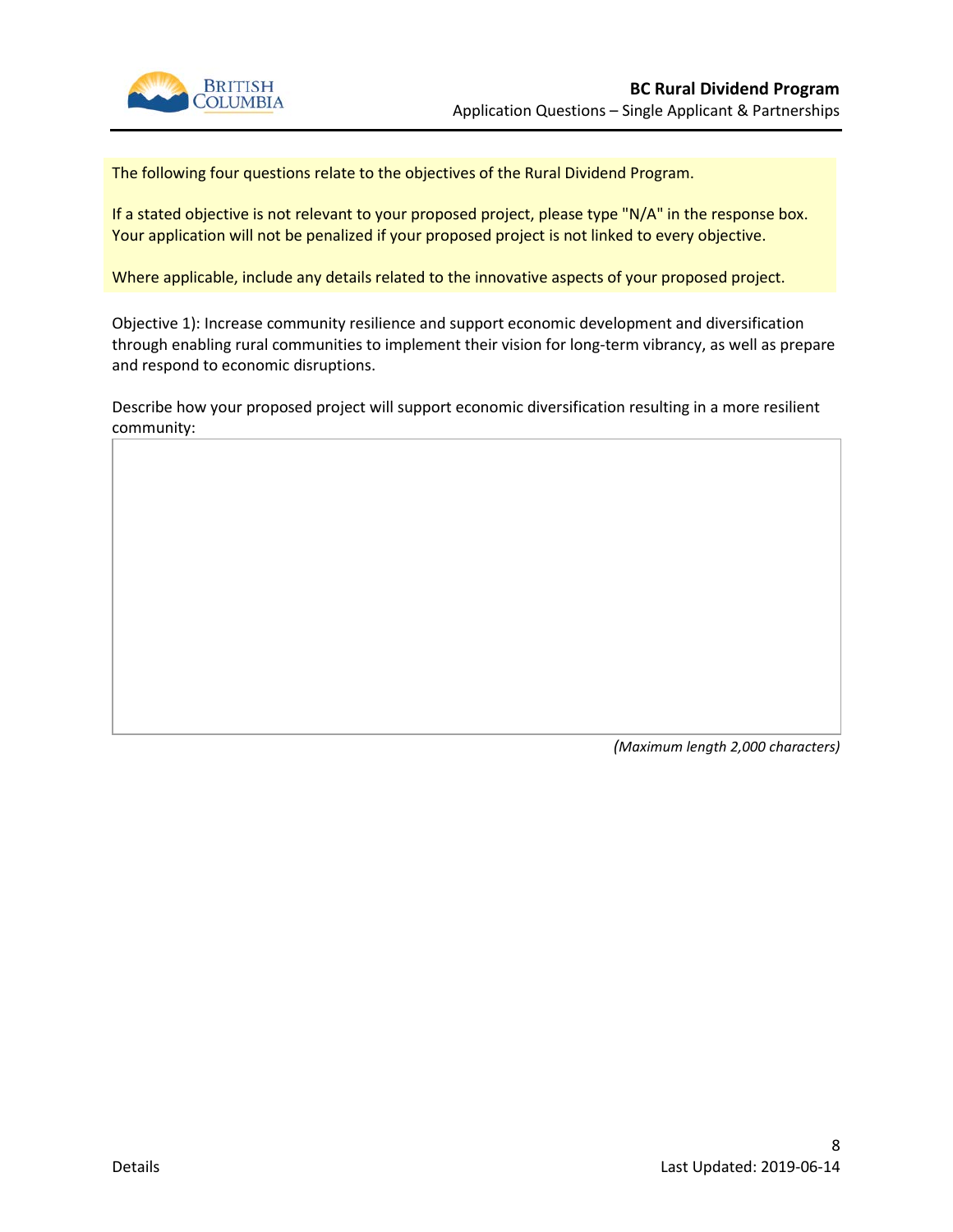

Objective 2): Support Indigenous communities and organizations to develop and lead traditional and/or emerging economic opportunities, including in the natural resource sector.

Describe how your proposed project will support Indigenous communities to develop and lead both traditional and emerging economic opportunities:

 *(Maximum length 2,000 characters)*

Objective 3): Strengthen the capacity of small and remote communities to address unique challenges in realizing their economic potential.

Describe how your proposed project will 1) strengthen the capacity of the communities involved and 2) use the additional capacity to benefit the local economy: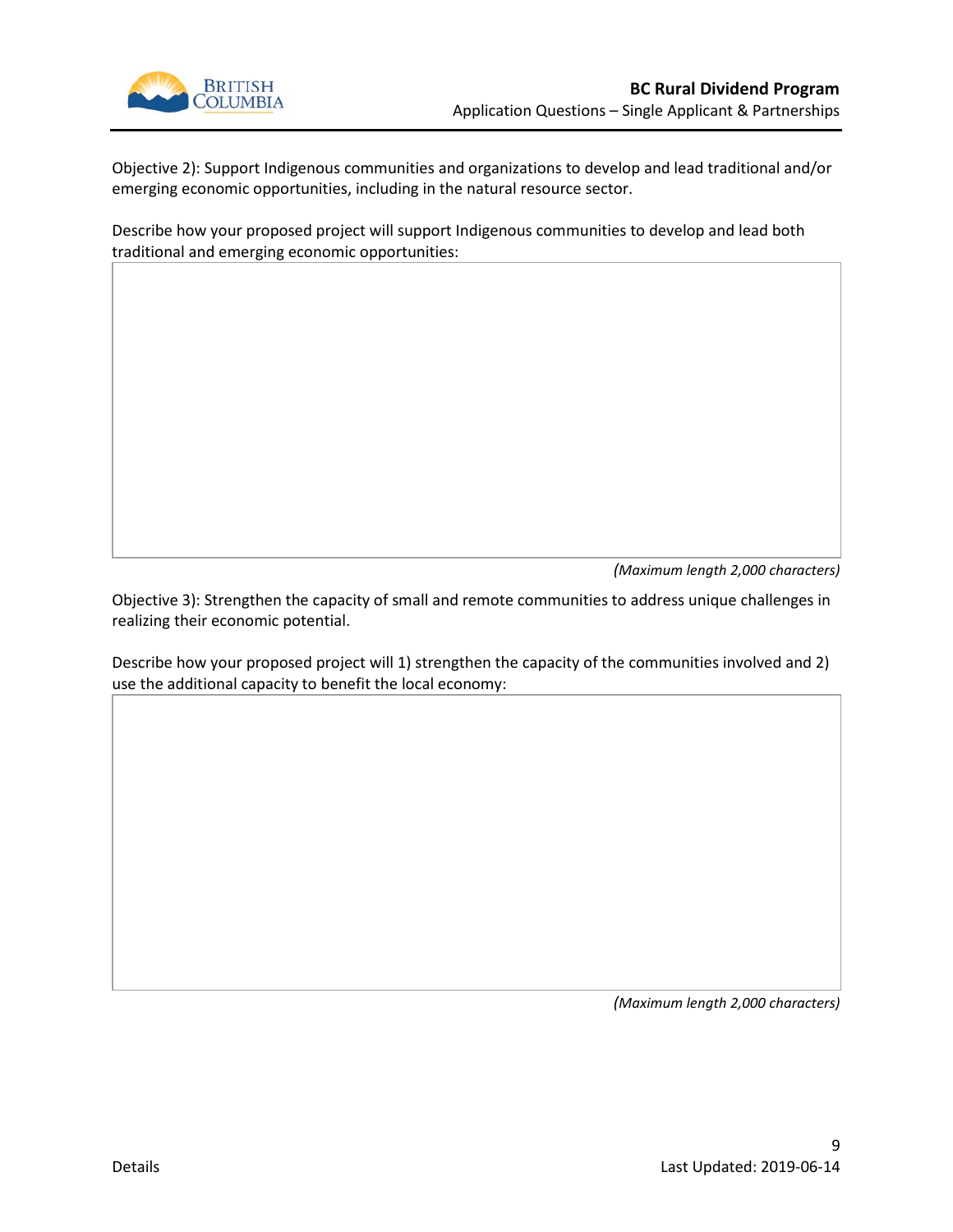

Objective 4): Assist rural communities to pursue innovative economic opportunities that support climate mitigation and/or adaptation for a cleaner future for BC.

Describe how your proposed project will investigate and pursue economic opportunities that support a cleaner future.

 *(Maximum length 2,000 characters)*

Will the project directly create any additional jobs?



| Yes | No

**IF YOU SELECTED YES, PLEASE RESPOND TO THE FOLLOWING FOUR QUESTIONS:** 

Direct full time jobs?

Direct part time jobs?

Direct temporary/seasonal jobs?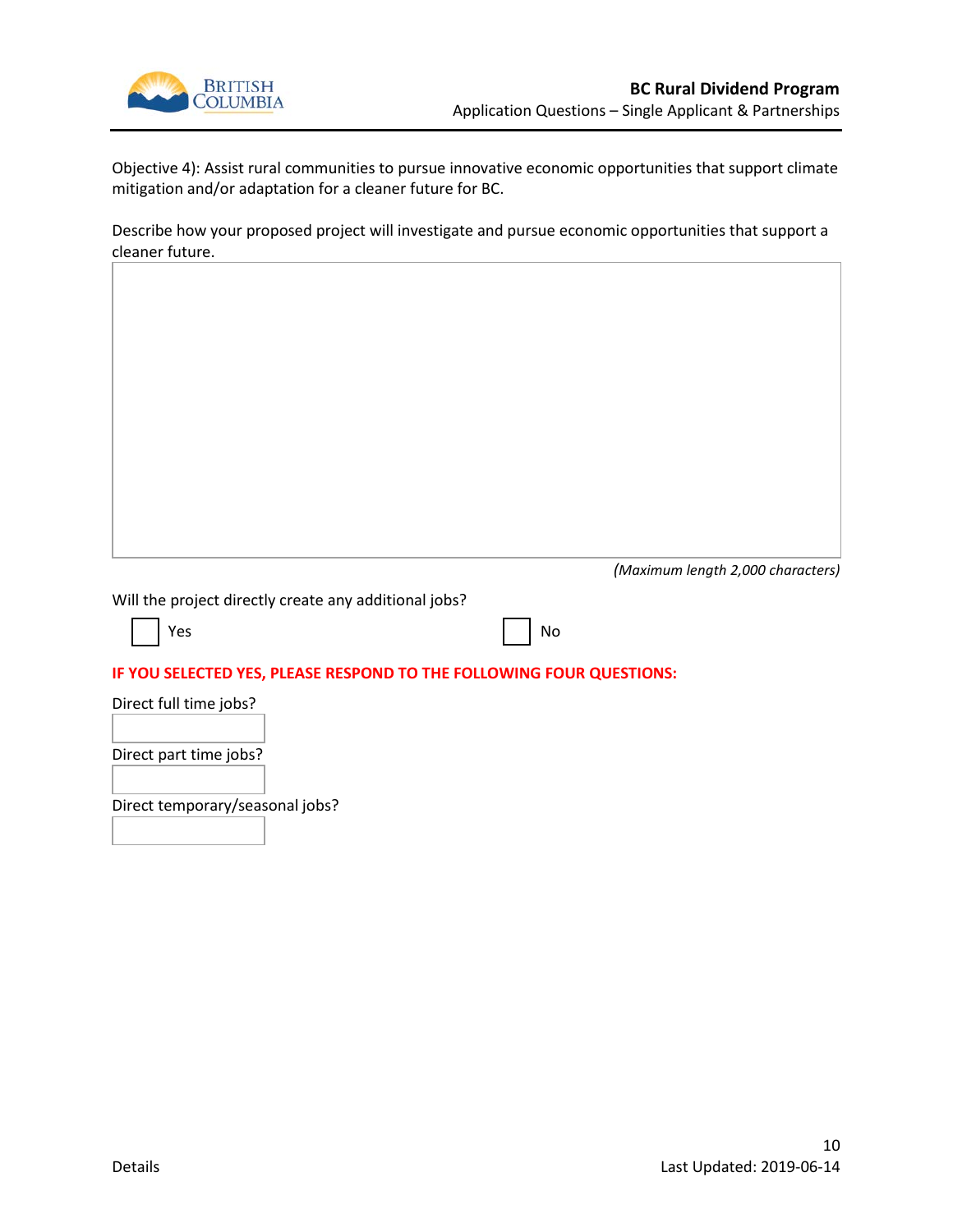

Describe in detail the above positions and how the project helps create employment:

 *(Maximum length 2,000 characters)*

Describe potential indirect employment (not in the project itself) created as a result of the project.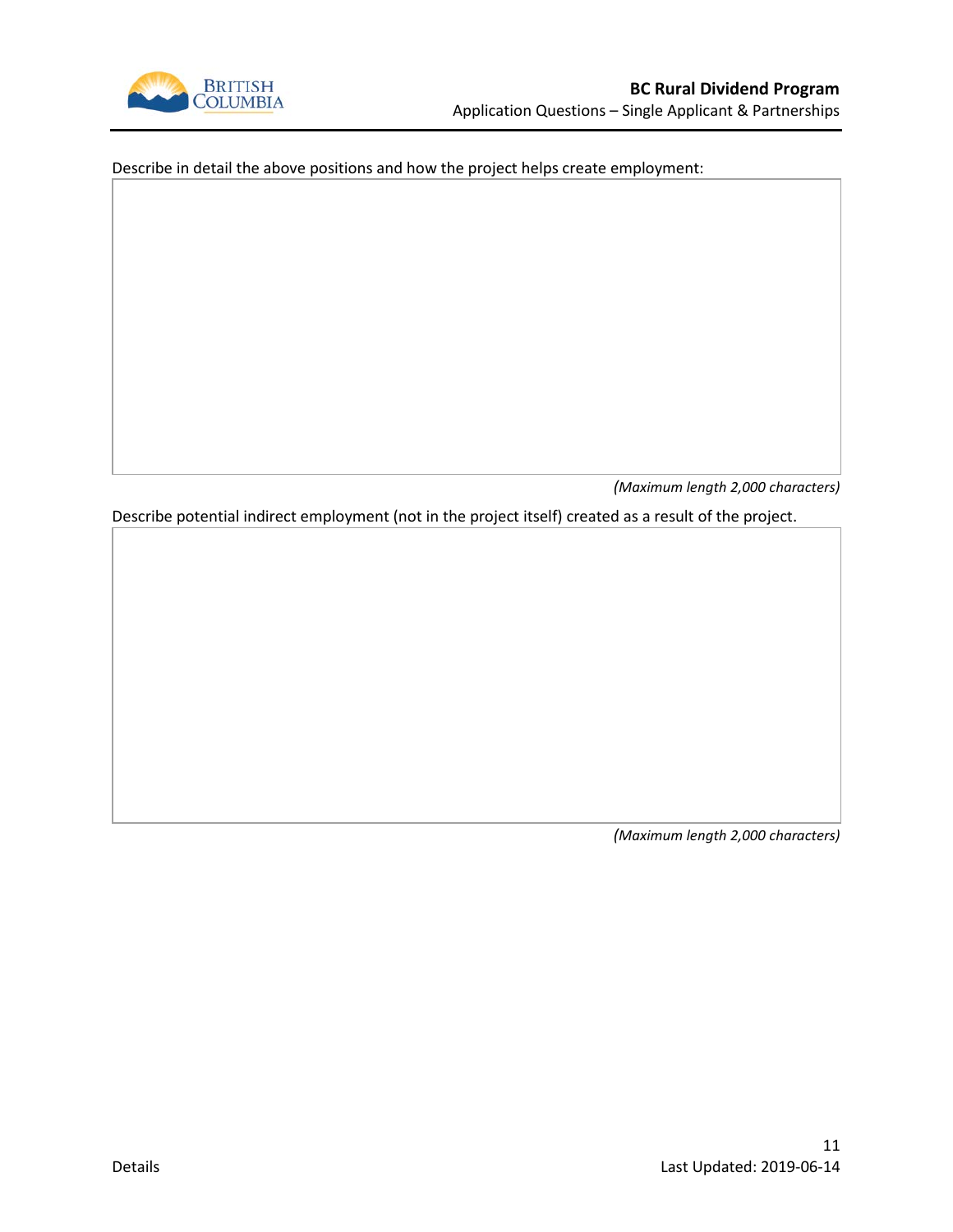

Please indicate the components (key steps or elements) of your proposed project as well as the associated deliverables (to enter more than one component, use the "Add another component" link).

#### **Important**

The online application form allows you to add multiple components. This form only includes space for **THREE** components and the related deliverables. If your project has more components, please write them down in a separate document and add them when completing your online application.

#### **COMPONENT 1**

Please describe the component of your proposed project:

*(Maximum length 3,000 characters)*

Please describe the associated deliverables for this component: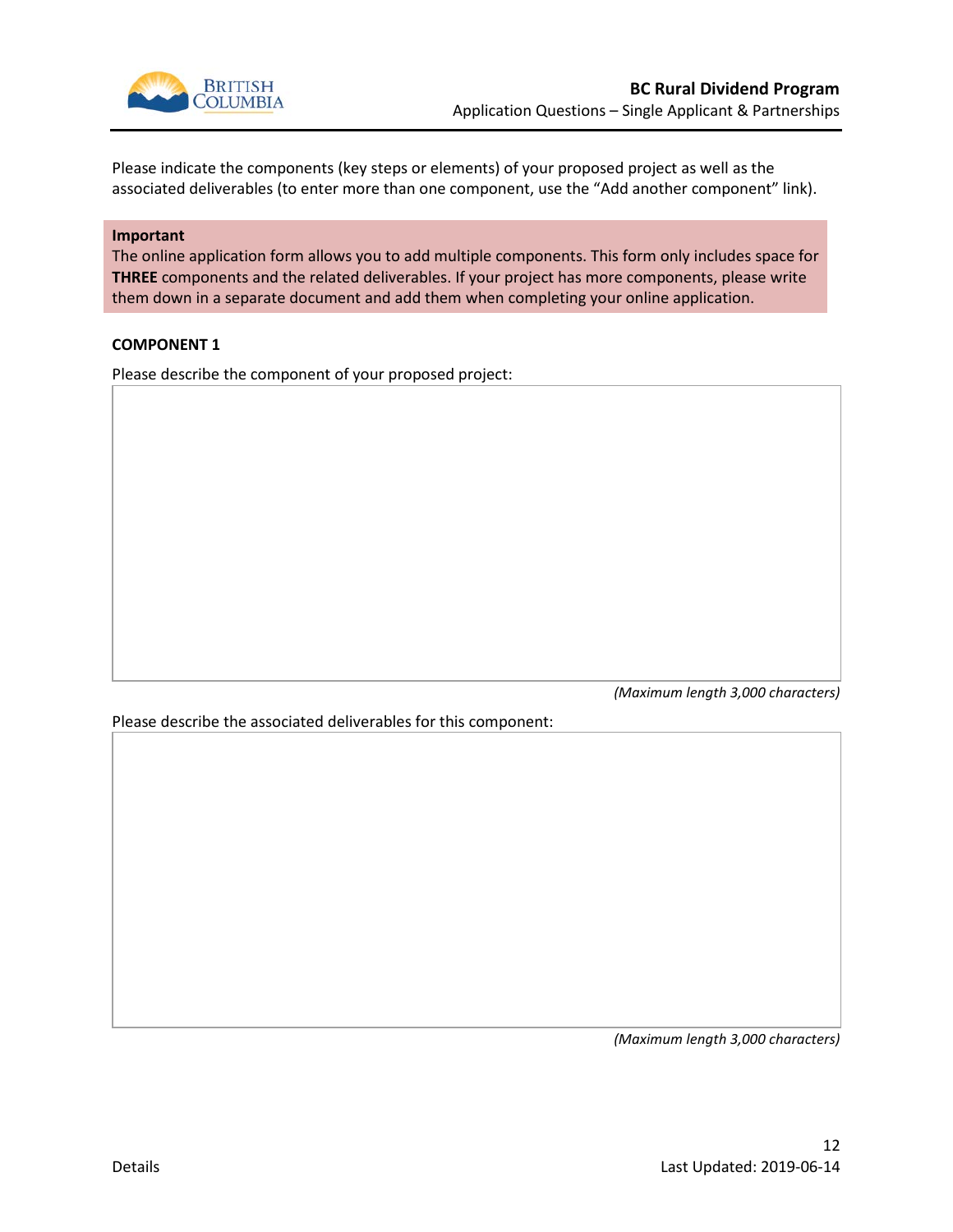

## **COMPONENT 2**

Please describe the component of your proposed project:

*(Maximum length 3,000 characters)*

Please describe the associated deliverables for this component: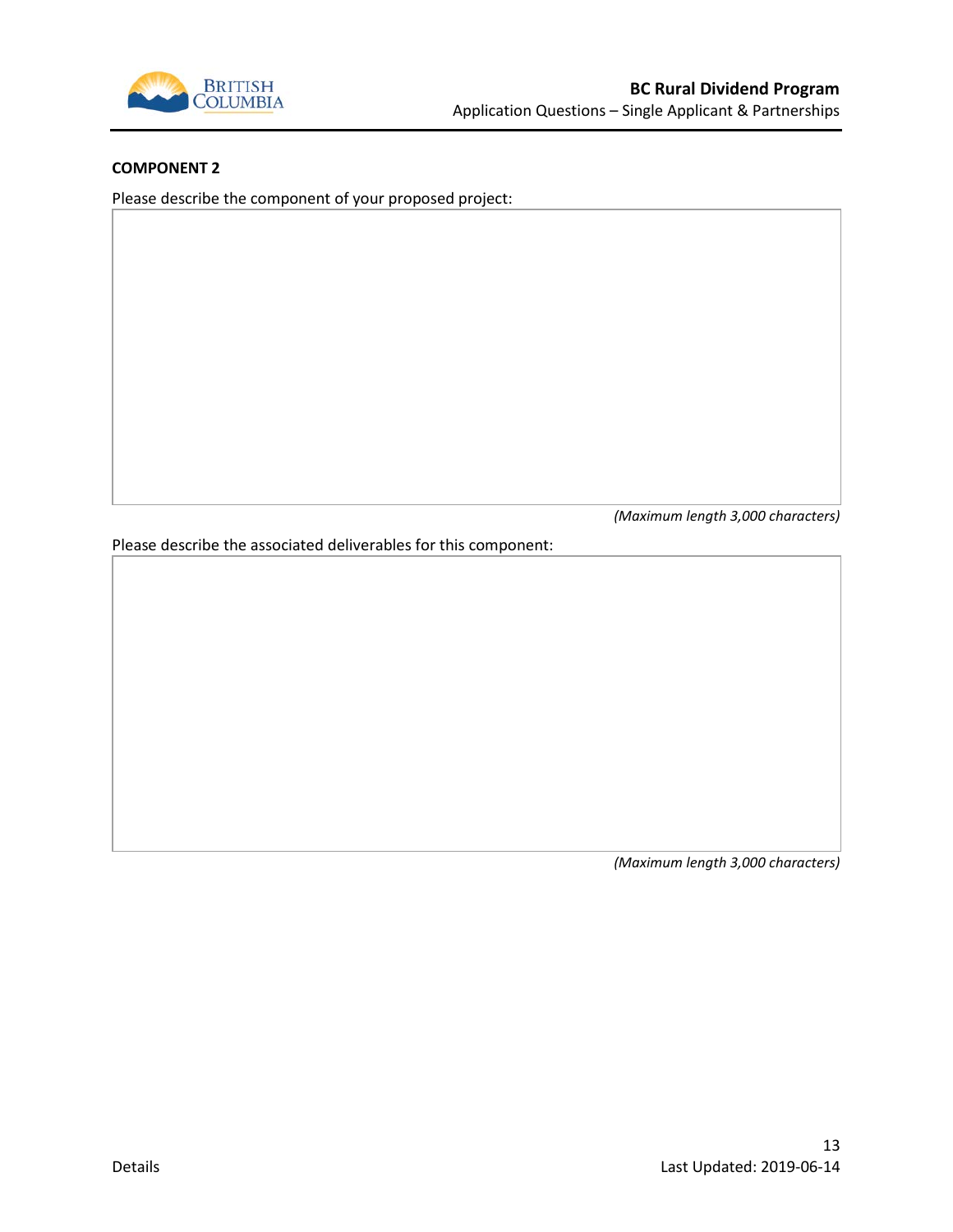

## **COMPONENT 3**

Please describe the component of your proposed project:

*(Maximum length 3,000 characters)*

Please describe the associated deliverables for this component: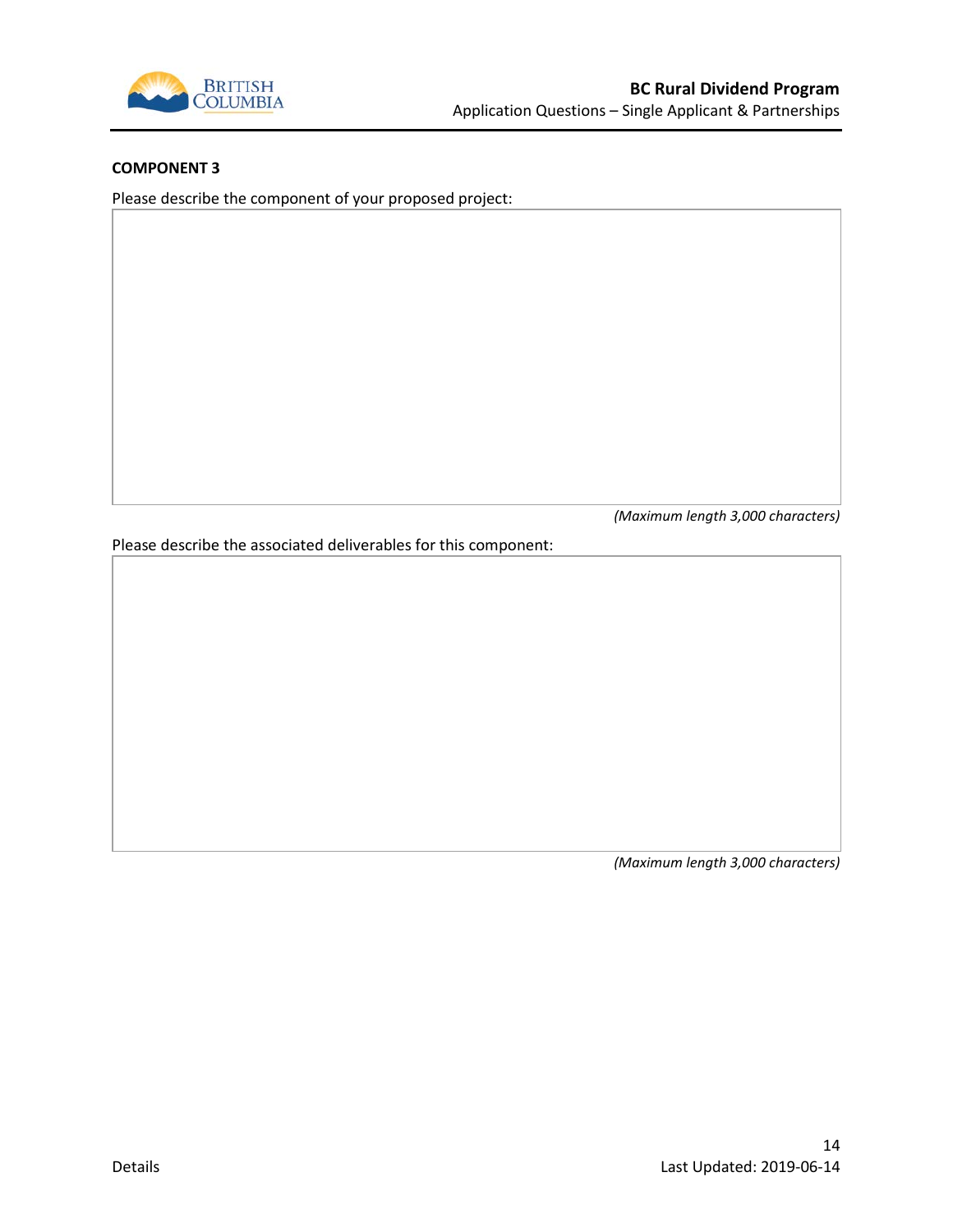

Does the community/communities in which the project will be implemented have a current community and/or economic development plan?

| $\Box$ No<br>Yes |  |
|------------------|--|
|------------------|--|

## **IF YOU SELECTED YES, PLEASE ANSWER THE FOLLOWING QUESTION:**

Please note the section(s) in the plan which relate directly to the project and describe how the project supports the plan(s).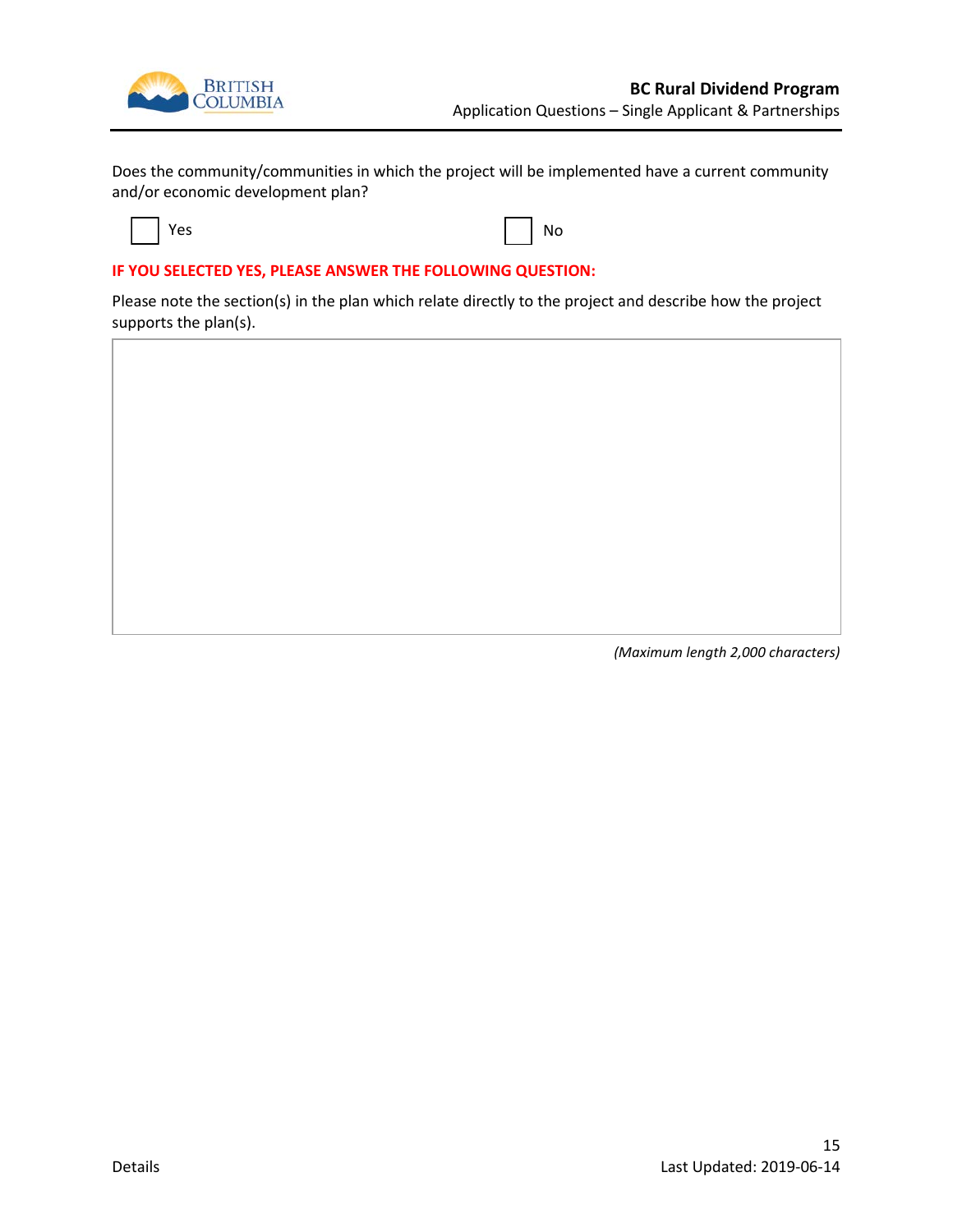

Describe the existing support for your proposed project. Indicate how support has been demonstrated within the community/communities and where applicable, outcomes from formal or informal discussions with indigenous communities: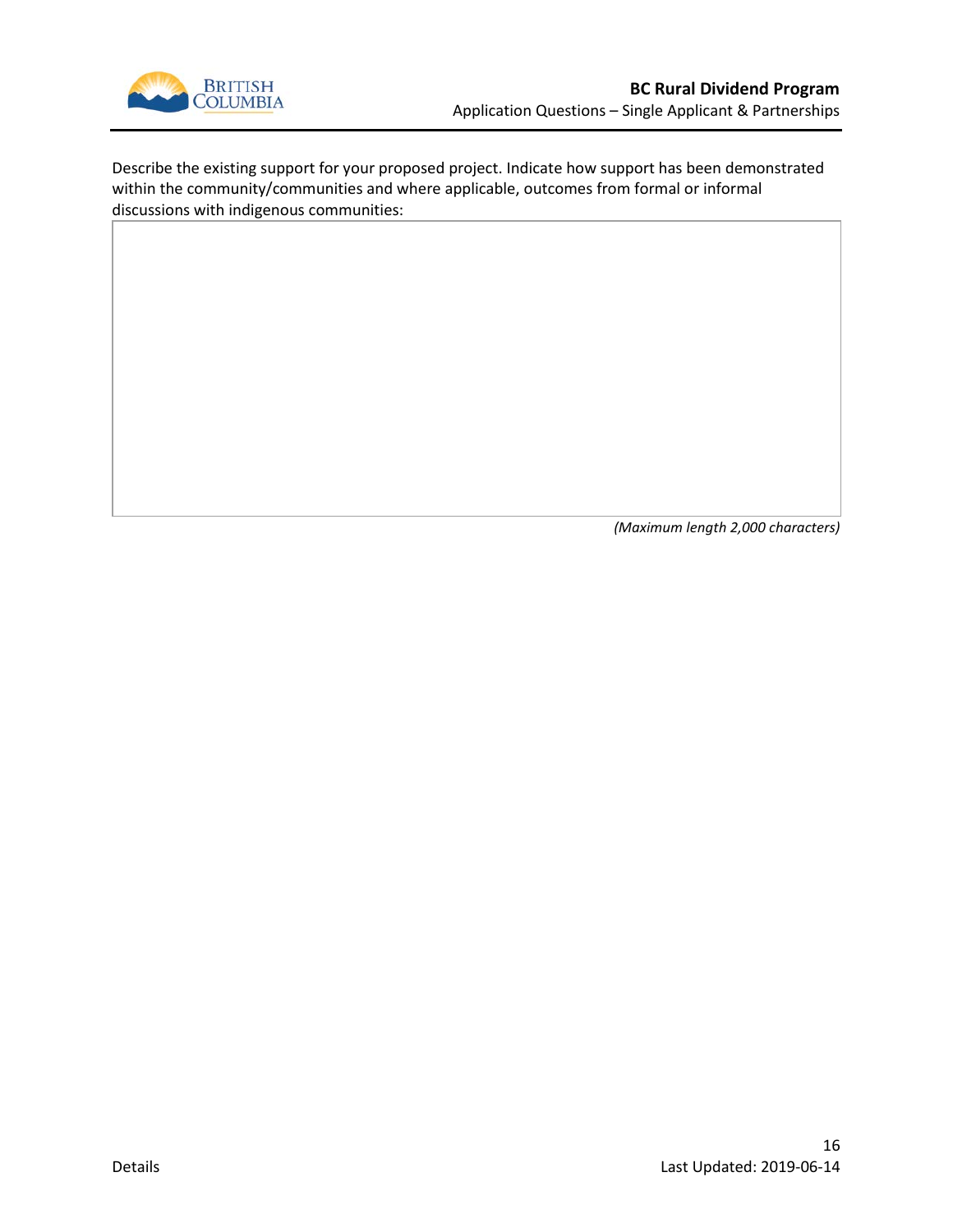<span id="page-16-0"></span>

## **Budget**

## **Important**

**Please fill out the separate Rural Dividend Budget Form**, available on the [Rural Dividend website,](https://www2.gov.bc.ca/gov/content/employment-business/economic-development/support-organizations-community-partners/rural-economic-development/rural-dividend) to complete the following section.

Please note that if the amounts listed in the application differ from the completed Budget Form, the Program will assess the project utilizing the information in the Budget Form.

Funding Request:

What is the total project cost:

Indicate the estimated start and end dates of the project (maximum project duration is two years) Estimated start date

| ESUMIdley Start yate           |
|--------------------------------|
|                                |
| Estimated end date             |
|                                |
| Full project duration (months) |
|                                |
|                                |

Is the project ready to commence immediately upon receipt of funding?

|  | $\vert$ Yes |  | $\vert$ $\vert$ No |
|--|-------------|--|--------------------|
|--|-------------|--|--------------------|

**IF YOU SELECTED NO, PLEASE ANSWER THE FOLLOWING QUESTION:**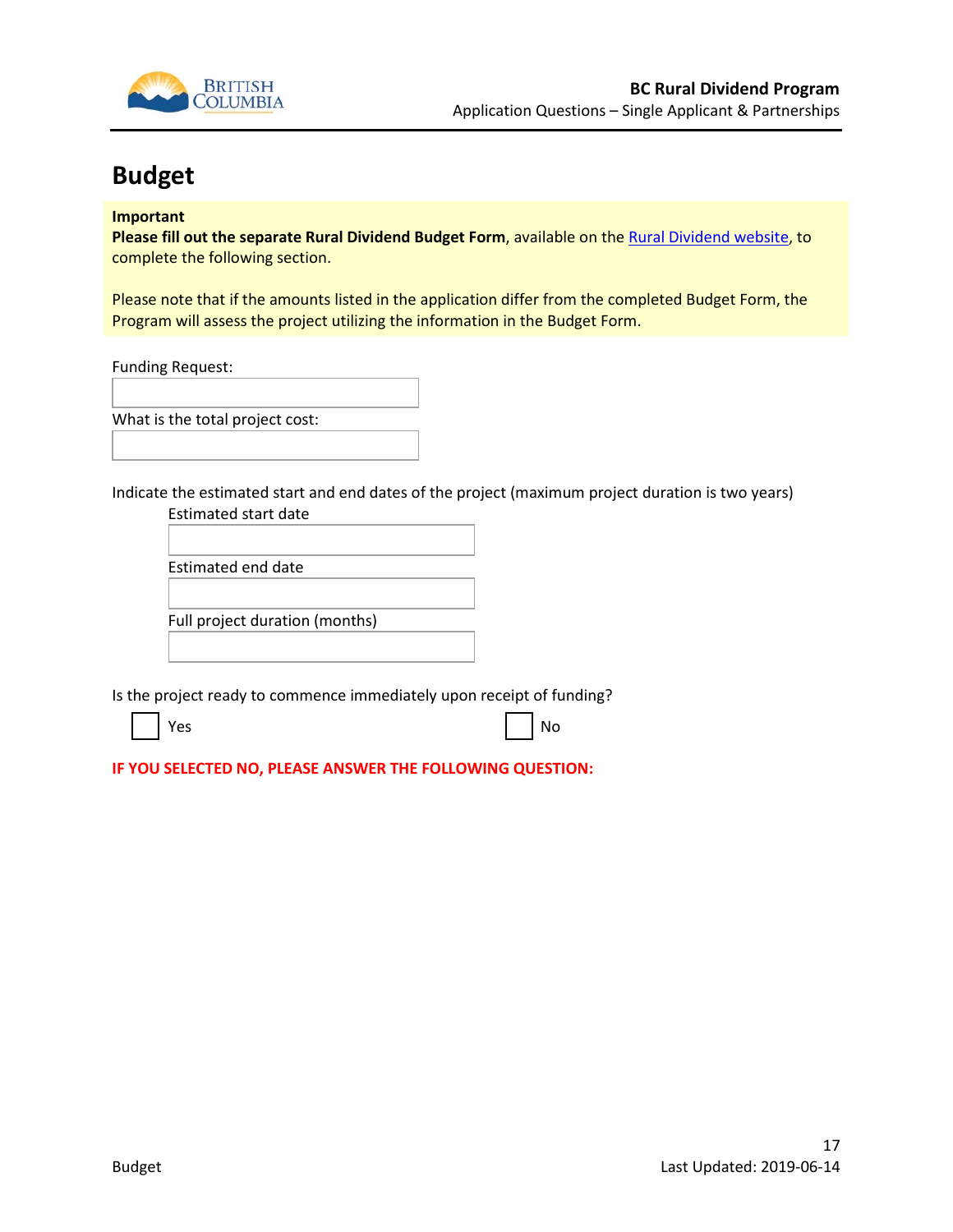

List the steps (e.g. obtaining permits, completing consultation, securing additional funding) that must be completed before the project can proceed. Please explain what steps, how they will be undertaken, and associated timelines:

*(Maximum length 2,000 characters)*

Think about your project components and deliverables. Detail your project timeline from start to completion using each component and deliverable as a milestone.

*(Maximum length 2,000 characters)*

Will your proposed project establish any on-going activities or staff positions that will continue or be completed after the estimated project end date?



**IF YOU SELECTED YES, PLEASE ANSWER THE FOLLOWING QUESTION:**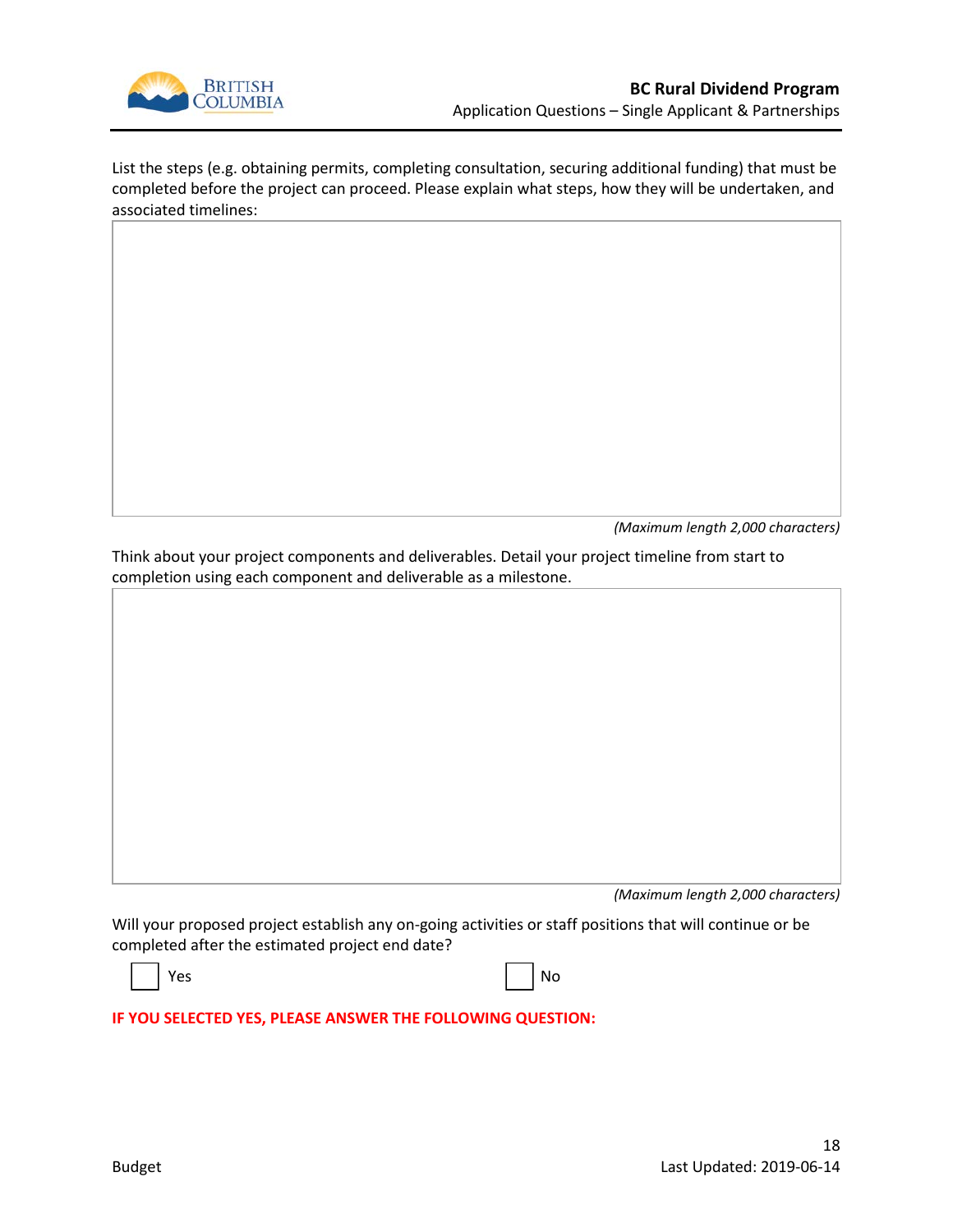

Describe how these on-going activities or staff positions will be sustained, either in the long term or until their completion:

*(Maximum length 2,000 characters)*

Describe the resources and skills of the applicant to manage and complete the project, including project management experience and/or implementing similar projects: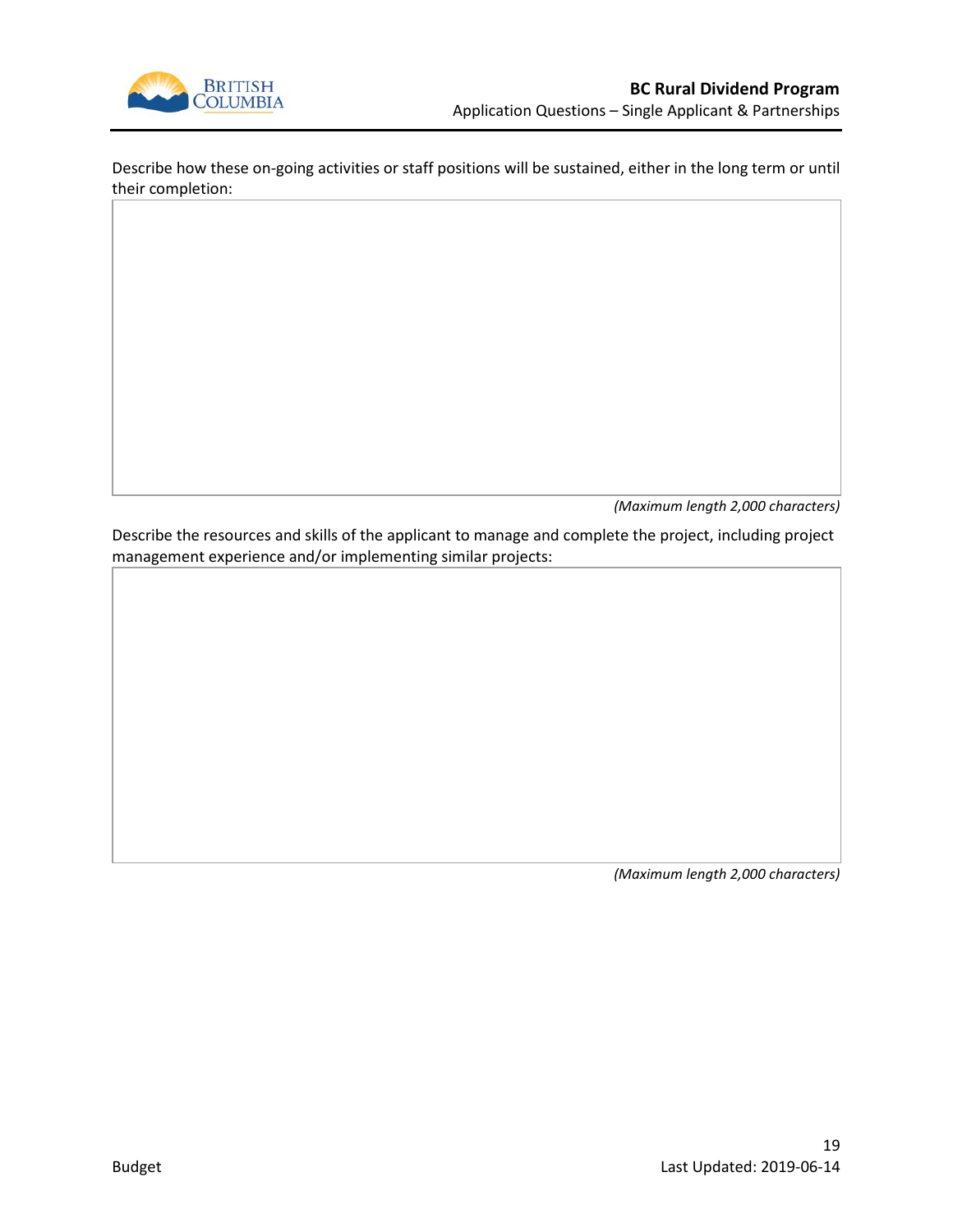

Outline the role(s) of any project partners identified (Required for Partnership Projects):

*(Maximum length 2,000 characters)*

Outline project risks to completion and describe risk mitigation measures to ensure project success:

*(Maximum length 2,000 characters)*

Will the project include physical infrastructure?

| Yes | No

**IF YOU SELECTED YES, PLEASE ANSWER THE FOLLOWING THREE QUESTIONS:**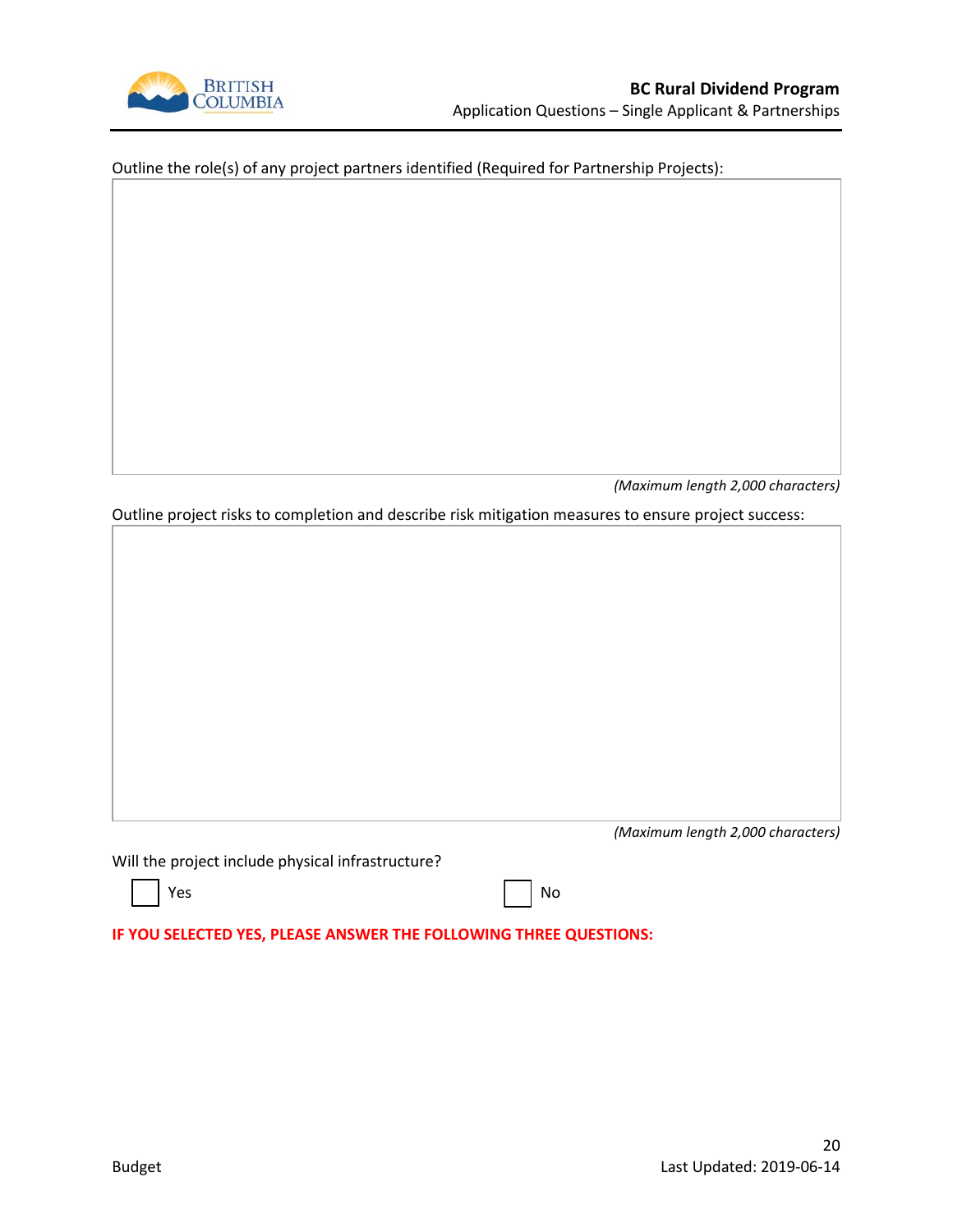

Please explain how the infrastructure will support economic development and diversification initiatives, in alignment with other community plans and priorities. If the program contribution is required to leverage other funding for infrastructure, please outline here.

Who will own the infrastructure?

*(Maximum length 2,000 characters)*

*(Maximum length 200 characters)* Who will be responsible for any ongoing associated costs (maintenance/operational) after project completion?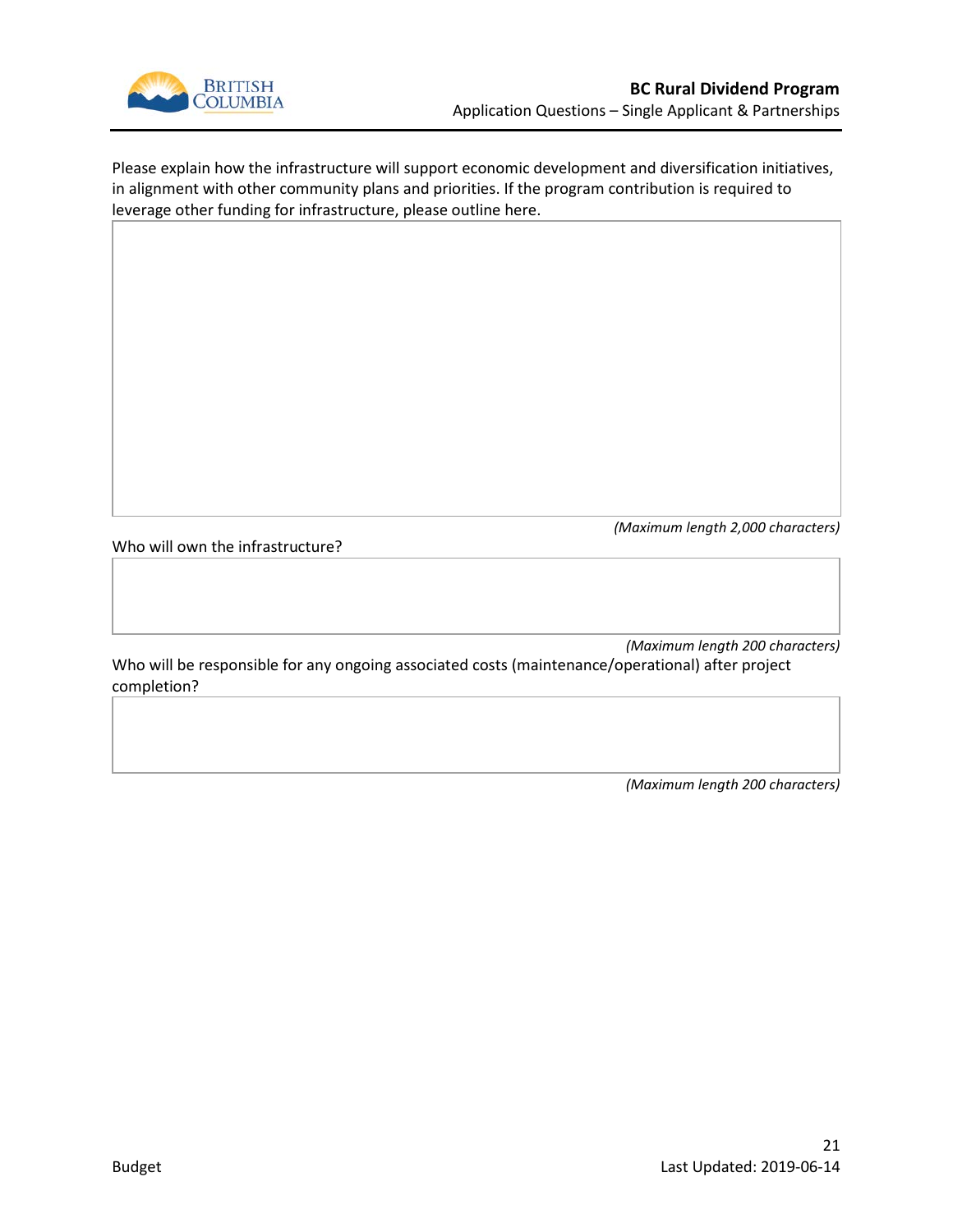

For Destination Trails projects, please describe the status of any required permits and identify all relevant jurisdiction/ownership of the land on which the trail project will take place (ex. provincial crown land, BC Parks, Municipal Parks, Regional District land, Reserve, other, etc.). (If the project is not a Destination Trails project, please enter "N/A".)

*(Maximum length 2,500 characters)*

Please ensure that your project start and end dates accommodate the potential six month review period (from the day the intake closes) for funding requests.